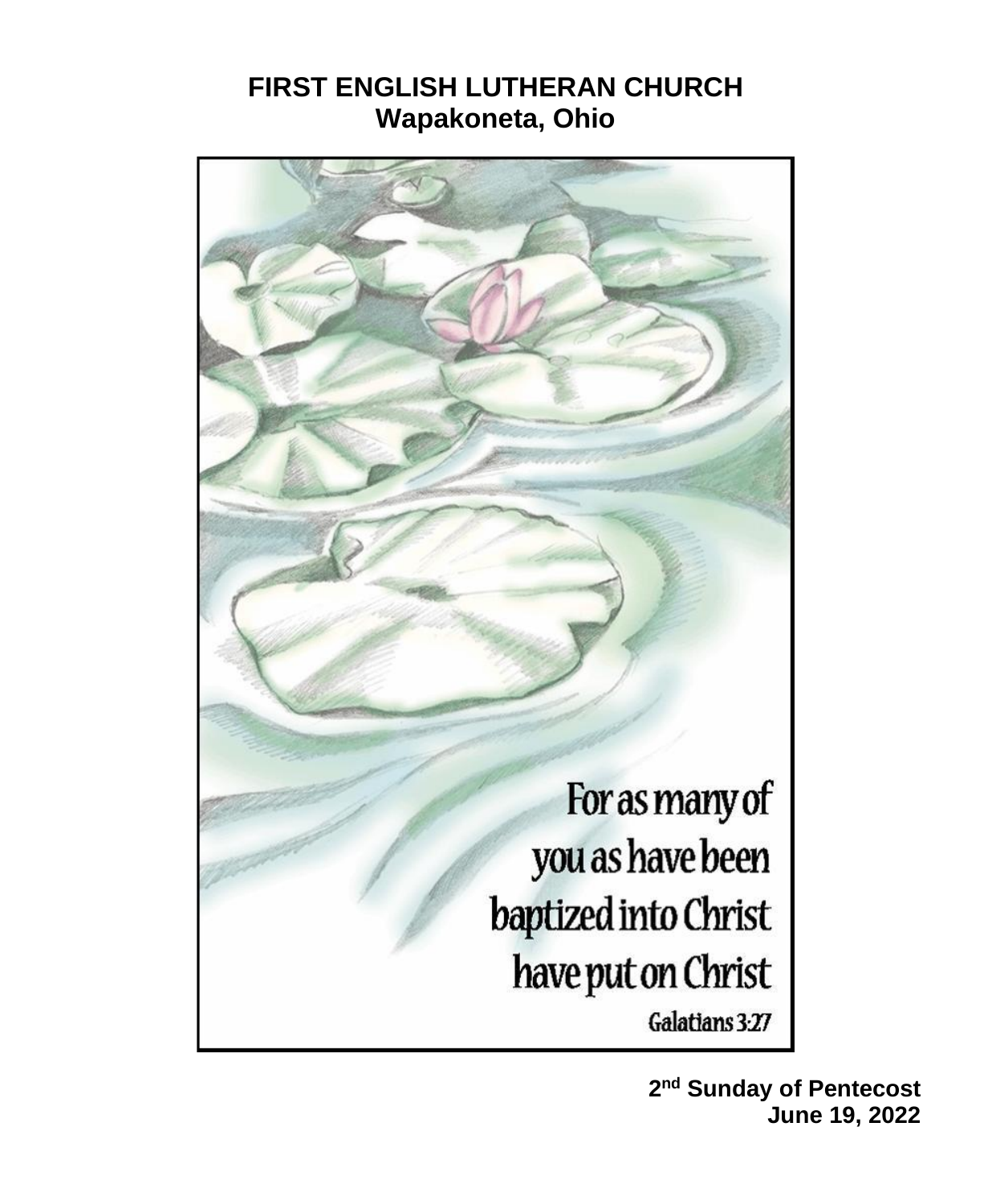#### **WELCOME TO FIRST ENGLISH LUTHERAN CHURCH**

Your presence today makes us more complete. Thank you for being here and worshipping with us.

We welcome you to our table for Holy Communion. We invite all baptized Christians who believe that Christ is truly present in the meal to join us.

Children of all ages are welcome and are encouraged to participate in worship.

#### **Worship Leaders & Assistants**

The **Altar Candles** are given to the Glory of God by Ken & Darla Frame in memory of their parents, Don & Betty Frame and Paul & Norma Rickert.

The Altar Flowers are given to the glory of God by the Van Meter family in honor of those persons in our lives who have inspired and encouraged us to walk closer with Jesus and nurtured our faith in God.

#### **MINISTERS for This Week**

This worship service is live streamed and recorded and is published on YouTube and Facebook.

\* Please rise if able.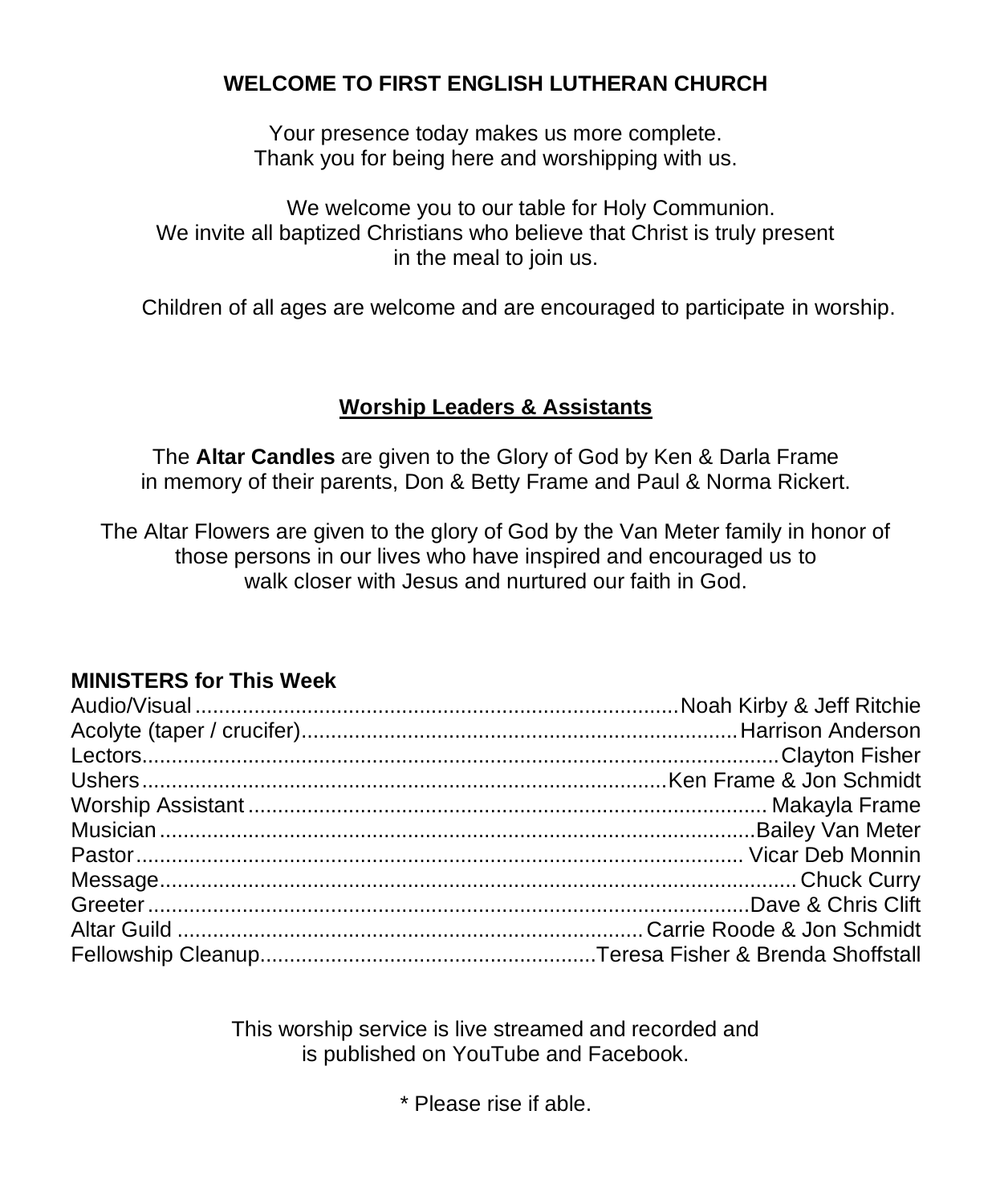### **INTRODUCTION TO THE DAY**

This Sunday's texts paint startling pictures of the horrific nature of sin. The church's repeated celebration of holy communion counters that tragic reality in a continued showing forth of the death of Jesus until he comes again. It is a dramatic declaration of "how much God has done for you."

#### **GATHERING**

The Holy Spirit calls us together as the people of God.

#### **ANNOUNCEMENTS**

**PRELUDE**

### **\*CONFESSION AND FORGIVENESS**

Blessed be the holy Trinity,  $\pm$  one God, whose steadfast love endures forever. **Amen.**

Let us confess our sin in the presence of God and of one another.

Merciful God,

**we confess that we have not followed your path but have chosen our own way. Instead of putting others before ourselves, we long to take the best seats at the table. When met by those in need, we have too often passed by on the other side. Set us again on the path of life. Save us from ourselves and free us to love our neighbors. Amen.**

Hear the good news! God does not deal with us according to our sins but delights in granting pardon and mercy. In the name of  $\pm$  Jesus Christ, your sins are forgiven. You are free to love as God loves. **Amen.**

**\* GATHERING SONG** *God of Grace and God of Glory* (ELW 705)

### **\* GREETING**

The grace of our Lord Jesus Christ, the love of God, and the communion of the Holy Spirit be with you all. **And also with you.**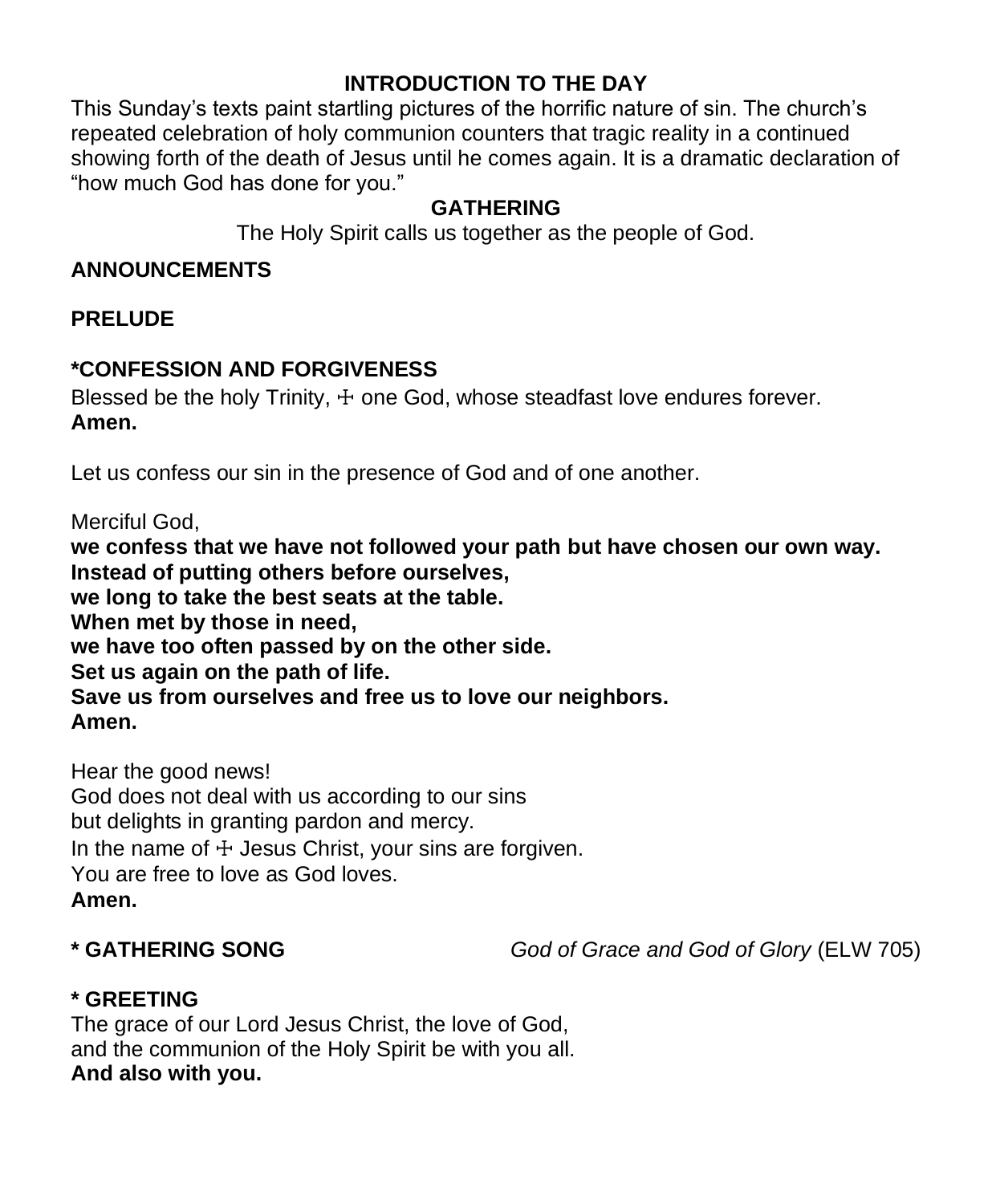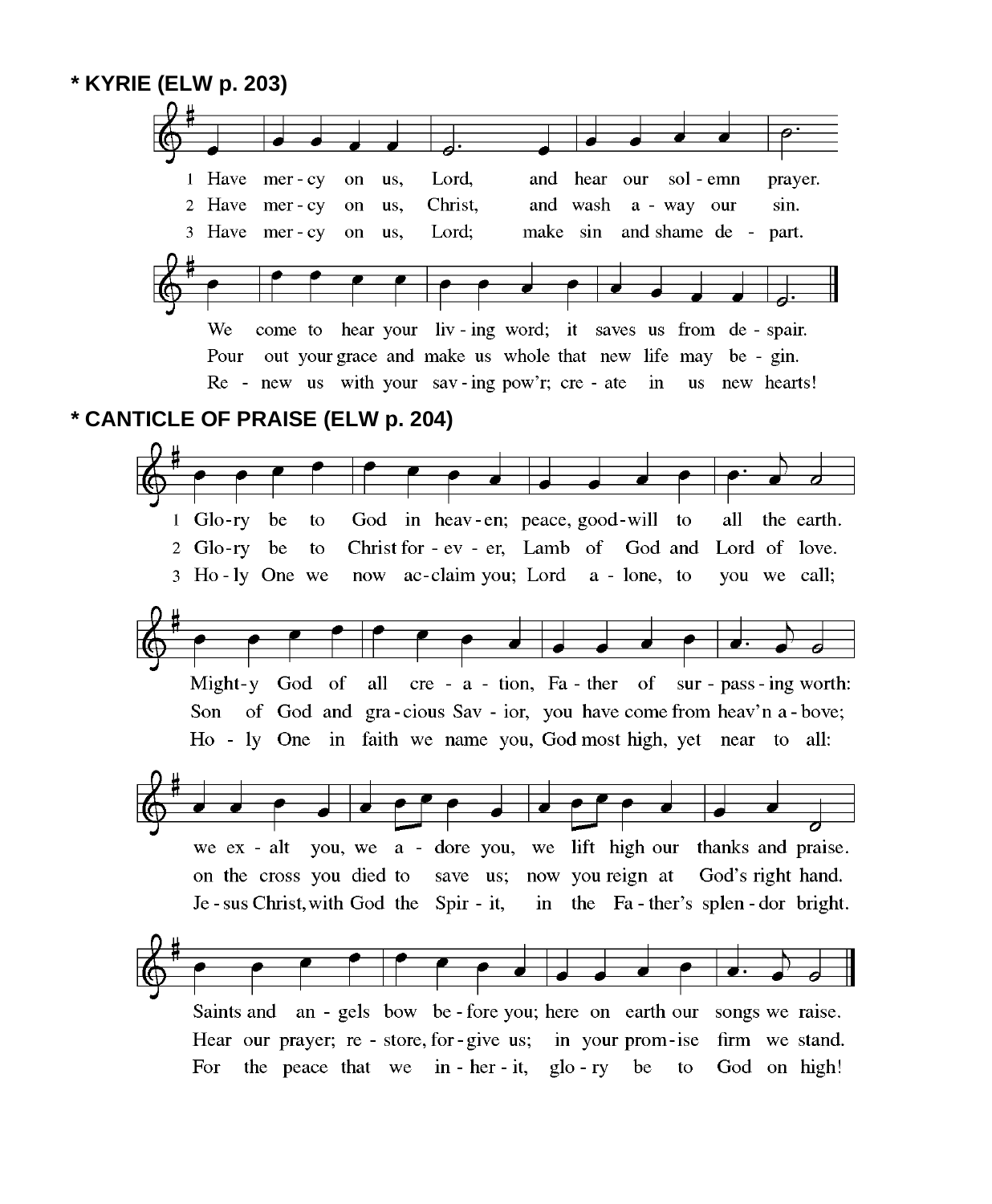#### **\* PRAYER OF THE DAY**

Let us pray.

**O Lord God, we bring before you the cries of a sorrowing world. In your mercy set us free from the chains that bind us, and defend us from everything that is evil, through Jesus Christ, our Savior and Lord. Amen.**

#### **CHILDREN'S SERMON Rebecca Van Meter**

#### **WORD**

God speaks to us in scripture reading, preaching, and song.

#### **FIRST READING: Isaiah 65:1-9**

*A reading from Isaiah.* <sup>1</sup>I was ready to be sought out by those who did not ask, to be found by those who did not seek me. I said, "Here I am, here I am," to a nation that did not call on my name. <sup>2</sup>I held out my hands all day long to a rebellious people, who walk in a way that is not good, following their own devices;  $3a$  people who provoke me to my face continually, sacrificing in gardens and offering incense on bricks;  $4$ who sit inside tombs. and spend the night in secret places; who eat swine's flesh, with broth of abominable things in their vessels;  $5$ who say, "Keep to yourself, do not come near me, for I am too holy for you." These are a smoke in my nostrils, a fire that burns all day long.  $6$ See, it is written before me: I will not keep silent, but I will repay; I will indeed repay into their laps <sup>7</sup>their iniquities and their ancestors' iniquities together, says the LORD; because they offered incense on the mountains and reviled me on the hills, I will measure into their laps full payment for their actions.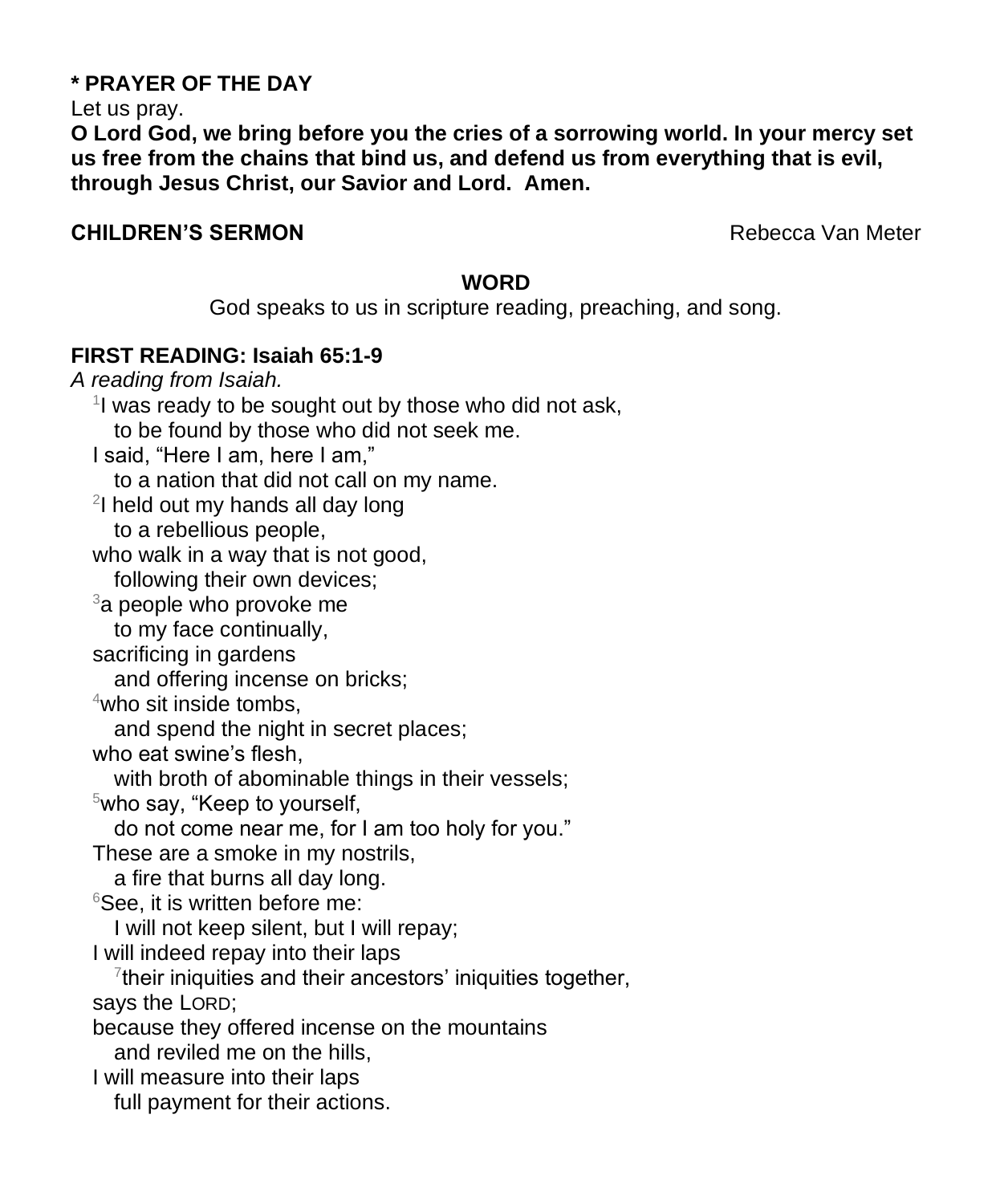8Thus says the LORD:

- As the wine is found in the cluster, and they say, "Do not destroy it, for there is a blessing in it,"
- so I will do for my servants' sake, and not destroy them all.
- 9 I will bring forth descendants from Jacob, and from Judah inheritors of my mountains; my chosen shall inherit it,
- and my servants shall settle there.
- Word of God, word of life.

# **Thanks be to God.**

# **PSALM: Psalm 22:19-28**

- $19$ But you, O LORD, be not far away;
- O my help, hasten to my aid.
- <sup>20</sup>**Deliver me from the sword, my life from the power of the dog.**
- <sup>21</sup> Save me from the lion's mouth!
	- From the horns of wild bulls you have rescued me.
- <sup>22</sup>**I will declare your name to my people;**
	- **in the midst of the assembly I will praise you.**
- <sup>23</sup>You who fear the LORD, give praise! All you of Jacob's line, give glory. Stand in awe of the LORD, all you offspring of Israel.

### <sup>24</sup>**For the LORD does not despise nor abhor the poor in their poverty; neither is the LORD's face hidden from them;**

# **but when they cry out, the LORD hears them.**

- $25$ From you comes my praise in the great assembly;
- I will perform my vows in the sight of those who fear the LORD.
- <sup>26</sup>**The poor shall eat and be satisfied,**

# **Let those who seek the LORD give praise! May your hearts live forever!**

- $27$ All the ends of the earth shall remember and turn to the LORD; all the families of nations shall bow before God.
- <sup>28</sup>**For dominion belongs to the LORD, who rules over the nations.**

# **SECOND READING: Galatians 3:23-29**

A reading from Galatians.

 $23$ Now before faith came, we were imprisoned and guarded under the law until faith would be revealed. <sup>24</sup>Therefore the law was our disciplinarian until Christ came, so that we might be justified by faith.  $25$ But now that faith has come, we are no longer subject to a disciplinarian,  $^{26}$ for in Christ Jesus you are all children of God through faith.  $^{27}$ As many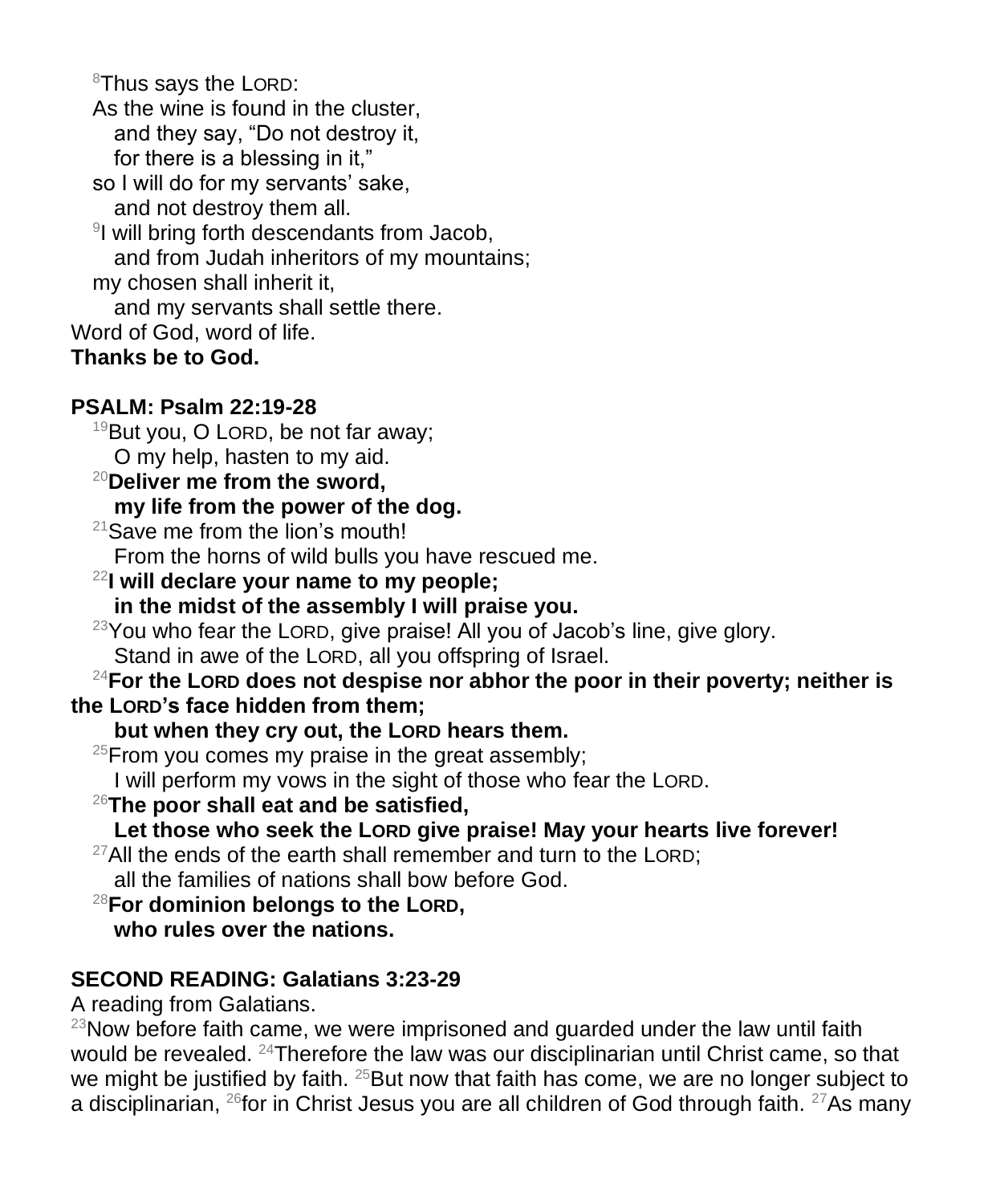of you as were baptized into Christ have clothed yourselves with Christ.  $^{28}$ There is no longer Jew or Greek, there is no longer slave or free, there is no longer male and female; for all of you are one in Christ Jesus. <sup>29</sup>And if you belong to Christ, then you are Abraham's offspring, heirs according to the promise.

Word of God, word of life.

#### **Thanks be to God.**

#### **\* GOSPEL ACCLAMATION (ELW p. 205)**



#### **\* GOSPEL: Luke 8:26-39**

The holy gospel according to Luke. **Glory to you, O Lord.**

 $26$ Then [Jesus and his disciples] arrived at the country of the Gerasenes, which is opposite Galilee.  $27$ As he stepped out on land, a man of the city who had demons met him. For a long time he had worn no clothes, and he did not live in a house but in the tombs. <sup>28</sup>When he saw Jesus, he fell down before him and shouted at the top of his voice, "What have you to do with me, Jesus, Son of the Most High God? I beg you, do not torment me"—<sup>29</sup>for Jesus had commanded the unclean spirit to come out of the man. (For many times it had seized him; he was kept under guard and bound with chains and shackles, but he would break the bonds and be driven by the demon into the wilds.) <sup>30</sup> Jesus then asked him, "What is your name?" He said, "Legion"; for many demons had entered him. <sup>31</sup>They begged him not to order them to go back into the abyss.

 $32$ Now there on the hillside a large herd of swine was feeding; and the demons begged Jesus to let them enter these. So he gave them permission.  $33$ Then the demons came out of the man and entered the swine, and the herd rushed down the steep bank into the lake and was drowned.

 $34$ When the swineherds saw what had happened, they ran off and told it in the city and in the country. <sup>35</sup>Then people came out to see what had happened, and when they came to Jesus, they found the man from whom the demons had gone sitting at the feet of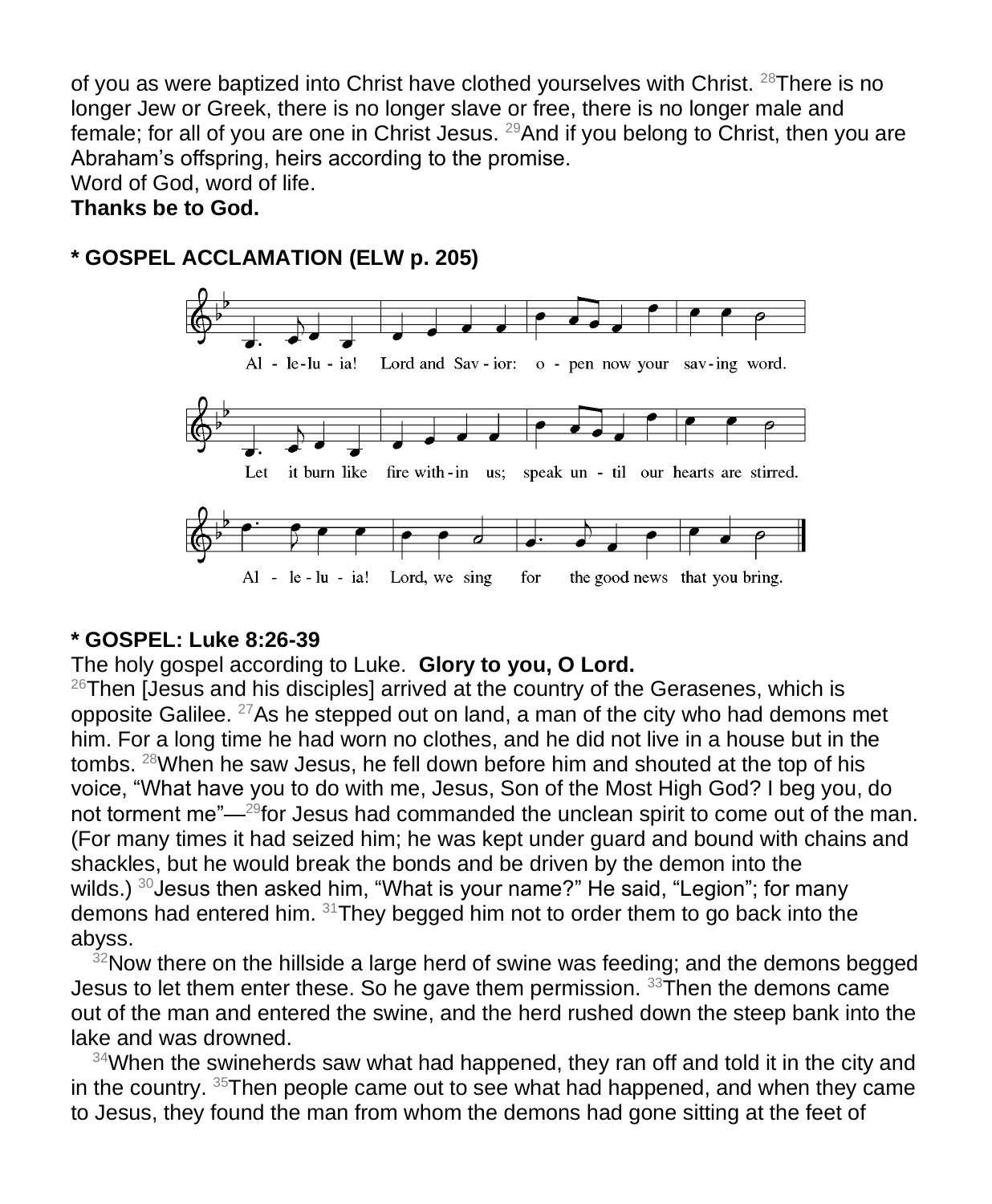Jesus, clothed and in his right mind. And they were afraid. <sup>36</sup>Those who had seen it told them how the one who had been possessed by demons had been healed. <sup>37</sup>Then all the people of the surrounding country of the Gerasenes asked Jesus to leave them; for they were seized with great fear. So he got into the boat and returned. <sup>38</sup>The man from whom the demons had gone begged that he might be with him; but Jesus sent him away, saying, <sup>39</sup> Return to your home, and declare how much God has done for you." So he went away, proclaiming throughout the city how much Jesus had done for him. The gospel of the Lord. **Praise to you, O Christ.**

**MESSAGE** Chuck Curry **Chuck Curry** 

**\* HYMN OF THE DAY** *Praise the One Who Breaks the Darkness* (ELW 843)

#### **\* PRESENTATION FOR BAPTISM**

Dear friends, the Holy Spirit calls and invites us to receive God's grace. We welcome at the baptismal font this morning Jack Bennett Randolph, his family and sponsors.

God, who is rich in mercy and love, gives us a new birth into a living hope through the sacrament of baptism. By water and the Word God delivers us from sin and death and raises us to new life in Jesus Christ. We are united with all the baptized in the one body of Christ, anointed with the gift of the Holy Spirit, and joined in God's mission for the life of the world.

*Parents:* I present Jack Bennett Randolph for Baptism.

Called by the Holy Spirit, trusting in the grace and love of God, do you desire to have Jack Bennett Randolph baptized into Christ?

*Parents:* We do.

As you bring Jack to receive the gift of baptism, you are entrusted with responsibilities:

to live with him among God's faithful people, bring him to the word of God and the holy supper, teach him the Lord's Prayer, the Creed, and the Ten Commandments, place in his hands the holy scriptures, and nurture him in faith and prayer, so that Jack may learn to trust God, proclaim Christ through word and deed, care for others and the world God made, and work for justice and peace.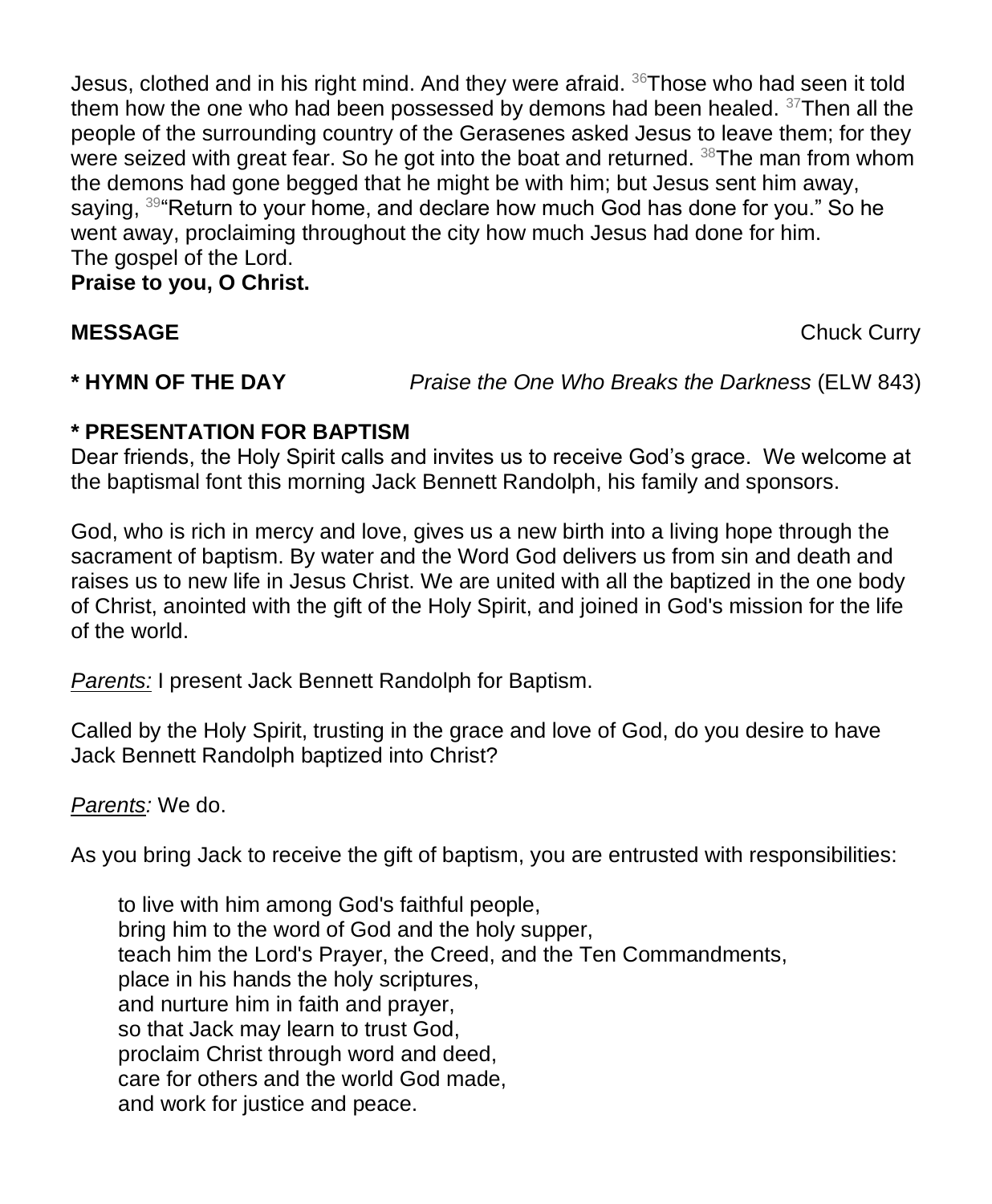Do you promise to help Jack grow in the Christian faith and life?

*Parents:* We do.

Sponsors, do you promise to nurture Jack in the Christian faith as you are empowered by God's Spirit, and to help him live in the covenant of baptism and in communion with the church?

*Sponsors:* We do.

People of God, do you promise to support Jack*,* and pray for him in his new life in Christ? **We do.**

#### **\* PROFESSION OF FAITH**

I ask you to profess your faith in Christ Jesus, reject sin, and confess the faith of the church.

Do you renounce the devil and all the forces that defy God?

*Parents & Sponsors:* We renounce them.

Do you renounce the powers of this world that rebel against God? *Parents & Sponsors:* We renounce them.

Do you renounce the ways of sin that draw you from God? *Parents & Sponsors:* We renounce them.

*Congregation:*

Do you believe in God the Father? **I believe in God, the Father almighty, creator of heaven and earth.**

Do you believe in Jesus Christ, the Son of God?

**I believe in Jesus Christ, God's only Son, our Lord, who was conceived by the Holy Spirit, born of the virgin Mary, suffered under Pontius Pilate, was crucified, died, and was buried; he descended to the dead. On the third day he rose again; he ascended into heaven, he is seated at the right hand of the Father, and he will come to judge the living and the dead.**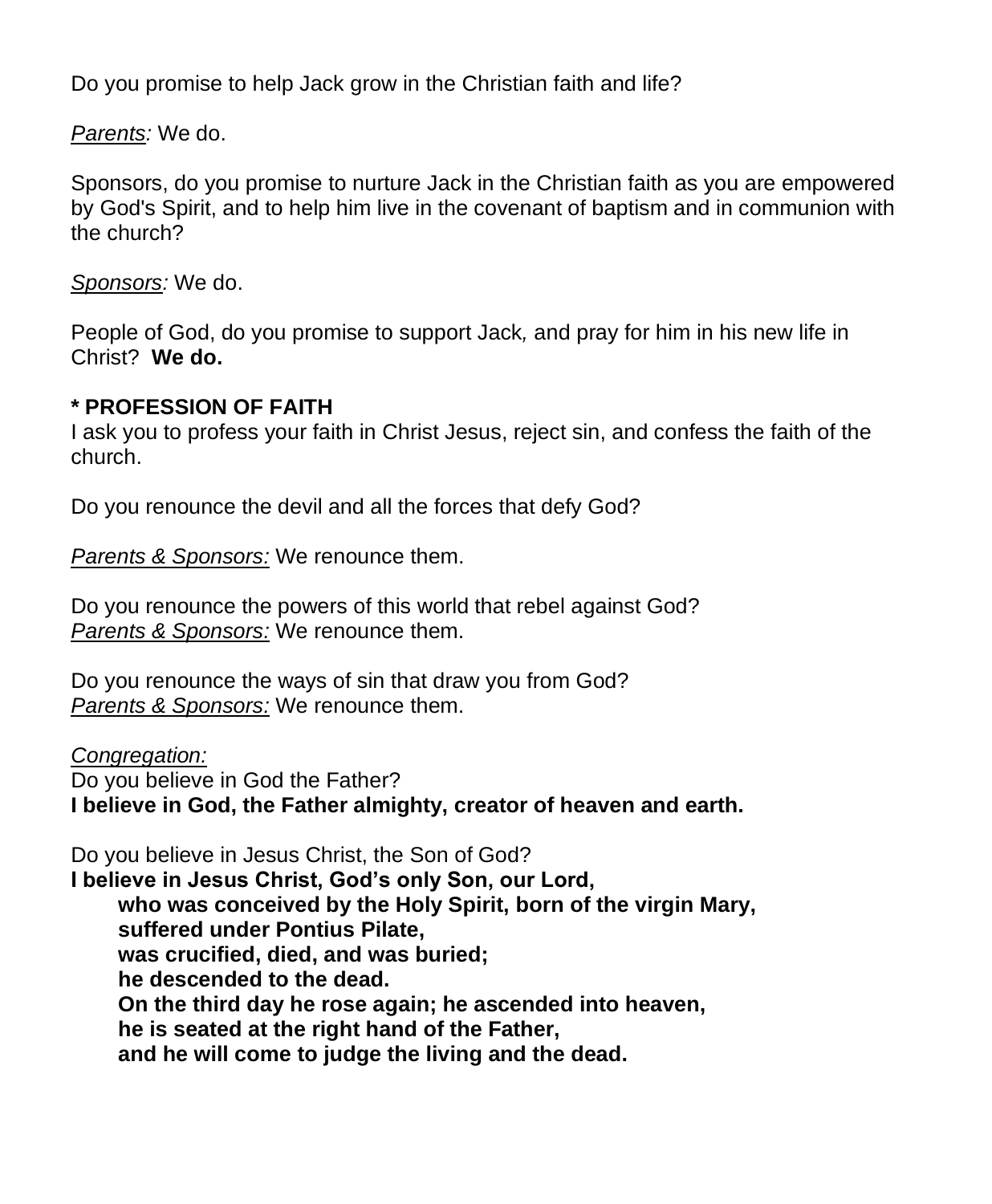Do you believe in God the Holy Spirit? **I believe in the Holy Spirit, the holy catholic church, the communion of saints, the forgiveness of sins, the resurrection of the body, and the life everlasting.**

#### **THANKSGIVING AT THE FONT**

We give you thanks, O God, for in the beginning your Spirit moved over the waters and by your Word you created the world, calling forth life in which you took delight.

Through the waters of the flood you delivered Noah and his family, and through the sea you led your people Israel from slavery into freedom.

At the river your Son was baptized by John and anointed with the Holy Spirit.

By the baptism of Jesus' death and resurrection you set us free from the power of sin and death and raise us up to live in you.

Pour out your Holy Spirit, the power of your living Word, that those who are washed in the waters of baptism may be given new life.

To you be given honor and praise through Jesus Christ our Lord, in the unity of the Holy Spirit, now and forever. **Amen.**

#### **BAPTISM**

*Jack Bennett Randolph*, I baptize you in the name of the Father, and of the Son, and of the Holy Spirit. **Amen.**

#### **Blessed be God, the source of all life, the word of salvation, the spirit of mercy.**

Let us pray.

We give you thanks, O God, that through water and the Holy Spirit you give your daughters and sons new birth, cleanse them from sin, and raise them to eternal life.

Sustain Jack with the gift of your Holy Spirit: the spirit of wisdom and understanding, the spirit of counsel and might, the spirit of knowledge and the fear of the Lord, the spirit of joy in your presence, both now and forever. **Amen.**

Jack*,* child of God, you have been sealed by the Holy Spirit and marked with the cross of Christ forever. **Amen.**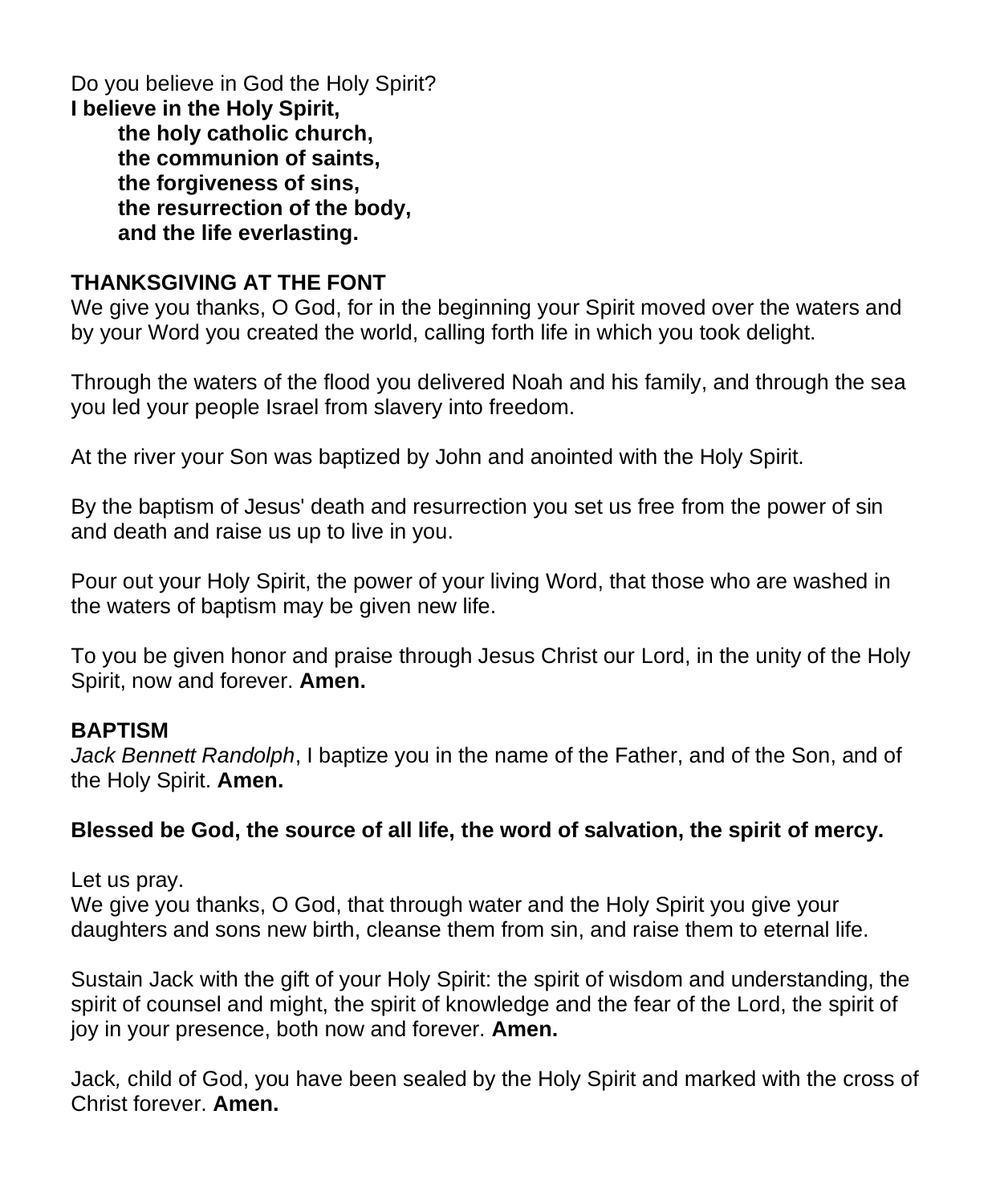#### **WELCOME**

Let your light so shine before others that they may see your good works and glorify your Father in heaven. Let us welcome the newly baptized.

**We welcome you into the body of Christ and into the mission we share: join us in giving thanks and praise to God and bearing God's creative and redeeming word to all the world.**

**\* THE APOSTLES' CREED**

Let us profess our faith using the words of the Apostles' Creed

**I believe in God, the Father almighty,**

**creator of heaven and earth.**

**I believe in Jesus Christ, God's only Son, our Lord,**

**who was conceived by the Holy Spirit,**

**born of the virgin Mary,**

**suffered under Pontius Pilate,**

**was crucified, died, and was buried;**

**he descended to the dead.**

**On the third day he rose again;**

**he ascended into heaven,**

**he is seated at the right hand of the Father,**

**and he will come to judge the living and the dead.**

**I believe in the Holy Spirit,**

**the holy catholic church, the communion of saints, the forgiveness of sins, the resurrection of the body, and the life everlasting. Amen.**

### **\* PRAYERS OF INTERCESSION**

United in Christ and guided by the Spirit, we pray for the church, the creation, and all in need.

*After each petition the responses are....*God of grace, **hear our prayer.**

*After the final petition we will close our prayer with….*

God of every time and place, in Jesus' name and filled with your Holy Spirit, we entrust these spoken prayers and those in our hearts into your holy keeping. **Amen.**

### **\* PEACE**

The peace of Christ be with you always. **And also with you.**

*Please take a moment to share the Lord's peace and grace with one another.*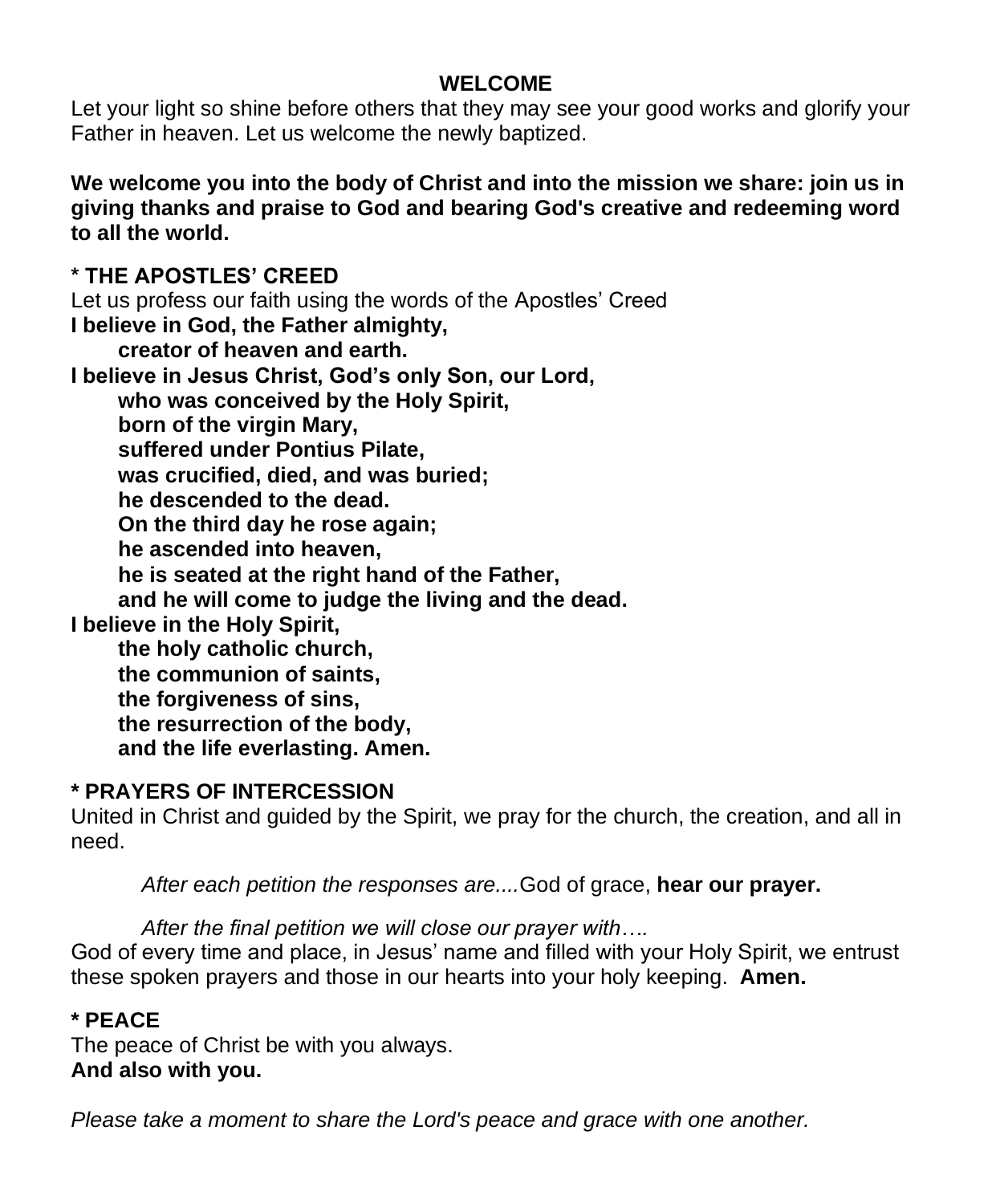#### **MEAL**

God feeds us with the presence of Jesus Christ.

# **\* TITHES AND OFFERING**

During this time we would like to thank you for the work you have been doing, for the support and care that you provide and for the gifts that you share.



### **\* OFFERING PRAYER**

Let us pray.

God of abundance: you have set before us a plentiful harvest. As we feast on your goodness, strengthen us to labor in your field, and equip us to bear fruit for the good of all, in the name of Jesus. **Amen.**

#### **\* GREAT THANKSGIVING**

The Lord be with you. **And also with you.** Lift up your hearts. **We lift them to the Lord.** Let us give thanks to the Lord our God. **It is right to give our thanks and praise.**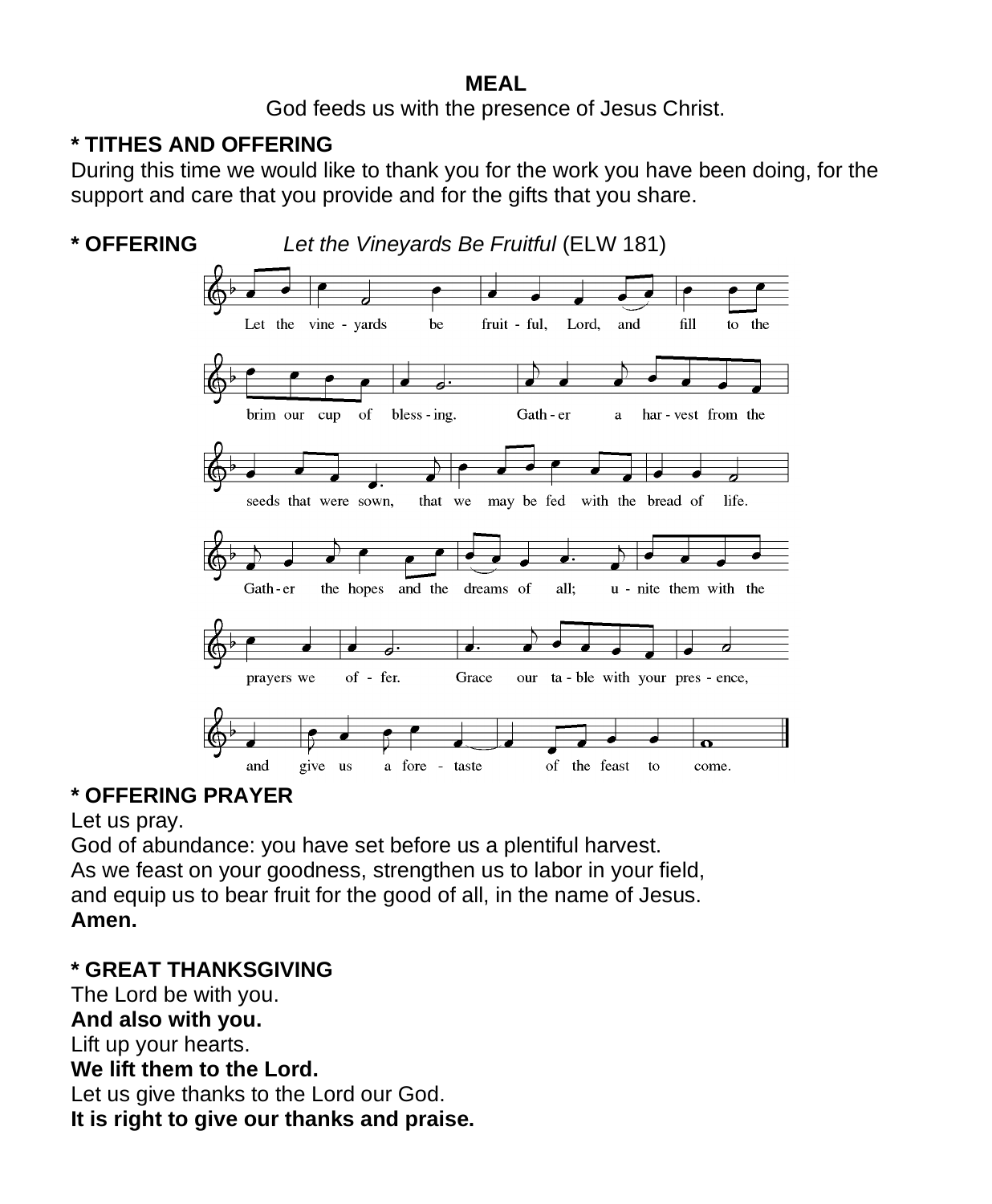It is indeed right, our duty and our joy, that we should at all times and in all places give thanks and praise to you, almighty and merciful God, through our Savior Jesus Christ. Fulfilling the promise of the resurrection, you pour out the fire of your Spirit, uniting in one body people of every nation and tongue. And so, with Mary Magdalene and Peter and all the witnesses of the resurrection,

with earth and sea and all their creatures,

and with angels and archangels, cherubim and seraphim,

we praise your name and join their unending hymn:

# **\* HOLY, HOLY, HOLY (ELW p. 207)**



### **\* THANKSGIVING AT THE TABLE**

In the night in which he was betrayed, our Lord Jesus took bread, and gave thanks; broke it, and gave it to his disciples, saying: Take and eat; this is my body, given for you. Do this for the remembrance of me.

Again, after supper, he took the cup, gave thanks, and gave it for all to drink, saying: This cup is the new covenant in my blood,

shed for you and for all people for the forgiveness of sin.

Do this for the remembrance of me.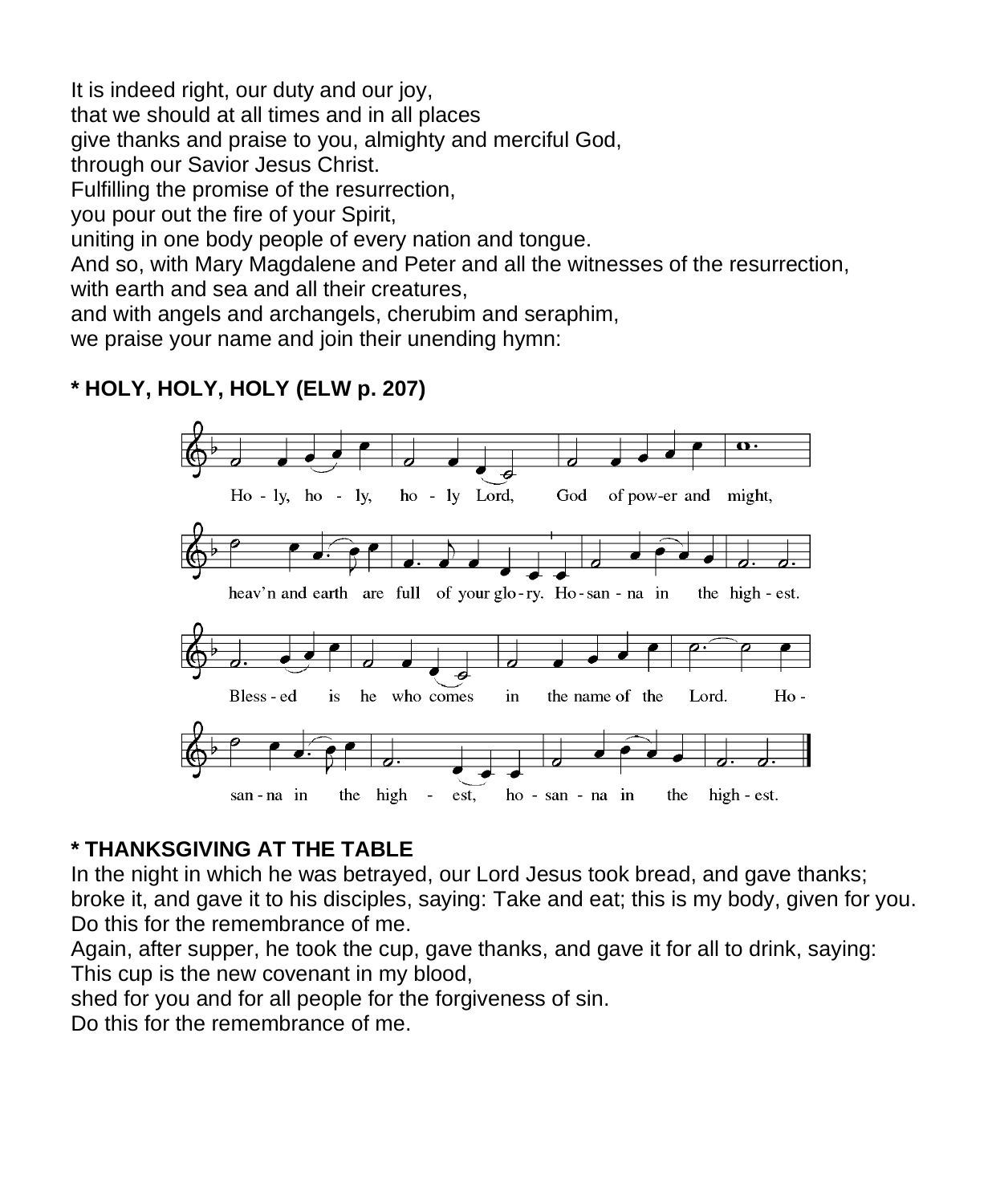#### **\* LORD'S PRAYER (ELW p. 208)**

Lord, remember us in your kingdom and teach us to pray.

**Our Father, who art in heaven,**

**hallowed be thy name,**

**thy kingdom come,**

**thy will be done, on earth as it is in heaven.**

**Give us this day our daily bread;**

**and forgive us our trespasses,**

 **as we forgive those**

**who trespass against us;**

**and lead us not into temptation,**

 **but deliver us from evil.**

**For thine is the kingdom,**

**and the power, and the glory,**

**forever and ever. Amen.**

#### **INVITATION TO COMMUNION**

In Christ's presence there is fullness of joy. Come to the banquet.

#### **COMMUNION SONG (ELW p. 208)**



**SONGS DURING COMMUNION** *One Bread, One Body* (ELW 496) *I'm So Glad Jesus Lifted Me* (ELW 860) *Lord, I Lift Your Name on High* - 2 times (ELW 857)

#### **\* AS WE ARE BLESSED**

Now may the body and blood of our Lord Jesus Christ strengthen you and keep you in God's grace now and always. **Amen.**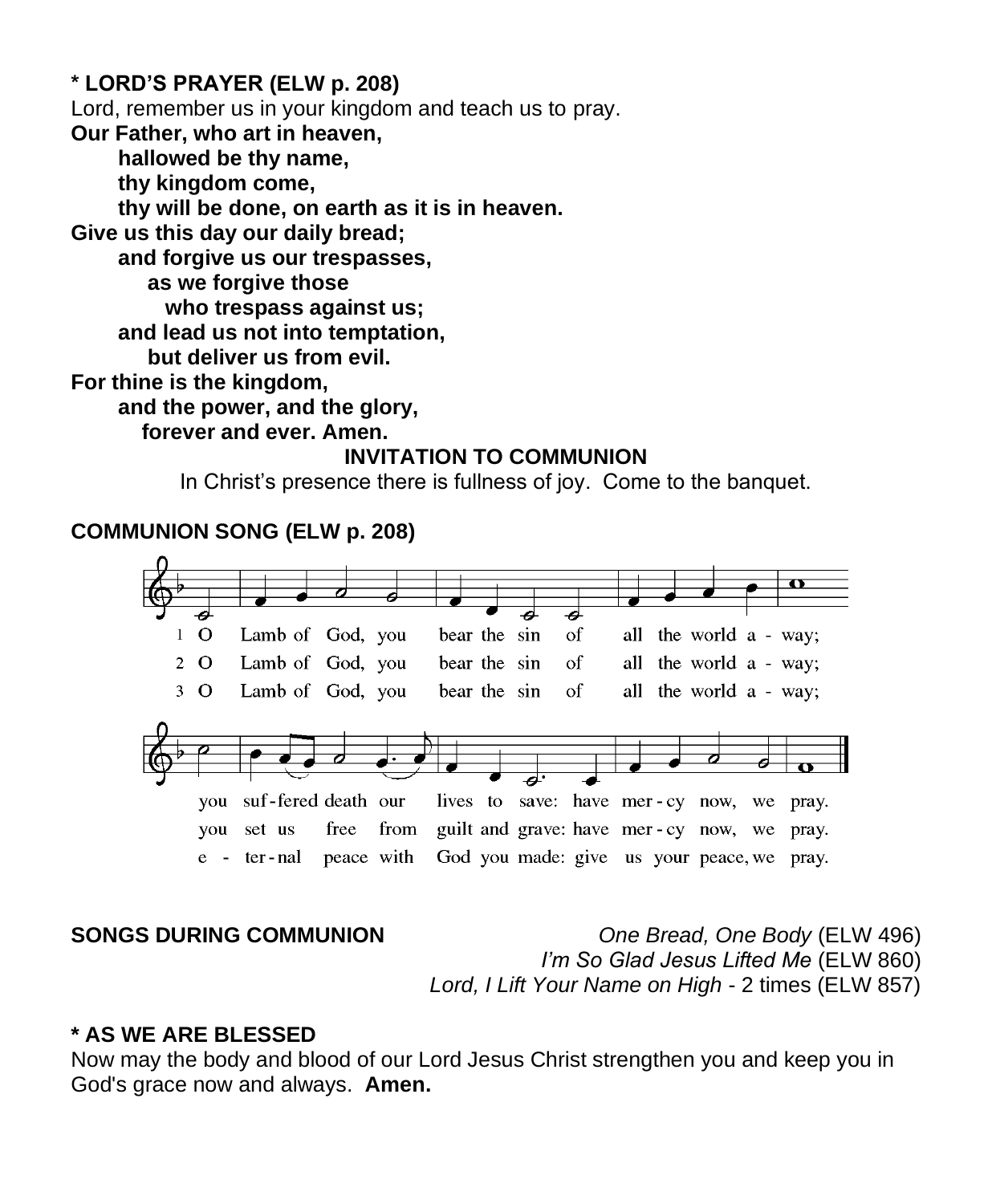### **\* PRAYER AFTER COMMUNION**

Let us pray.

Life-giving God, through this meal you have bandaged our wounds and fed us with your mercy. Now send us forth to live for others, both friend and stranger, that all may come to know your love. This we pray in the name of Jesus.

**Amen.**

#### **SENDING**

God blesses us and sends us in mission to the world.

# **\* BLESSING OF FATHERS AND FATHER FIGURES**

### **\* BLESSING**

The Lord bless you and keep you. The Lord's face shine on you with grace and mercy. The Lord look upon you with favor and ☩ give you peace. **Amen**

**\*SENDING SONG** *On Our Way Rejoicing* (ELW 537)

#### **POSTLUDE**

#### **DISMISSAL**

Go in peace. Love your neighbor. **Thanks be to God.**

#### **Baptism of Jack Bennett Randolph**

Today we are honored to welcome Jack Bennett Randolph into the Body of Christ through the Sacrament of Holy Baptism. Jack is presented for baptism by his parents Trevor and Courtney Randolph. Jack's sponsors are Kara Schneider and Jenna Randolph. Jack is the great grandson of Lucy Hoying and the grandson of Jake & Patti Braun and Melissa Thrush. Jack is the younger brother of Mack Jacob Randolph.

# **MINISTERS for next Sunday**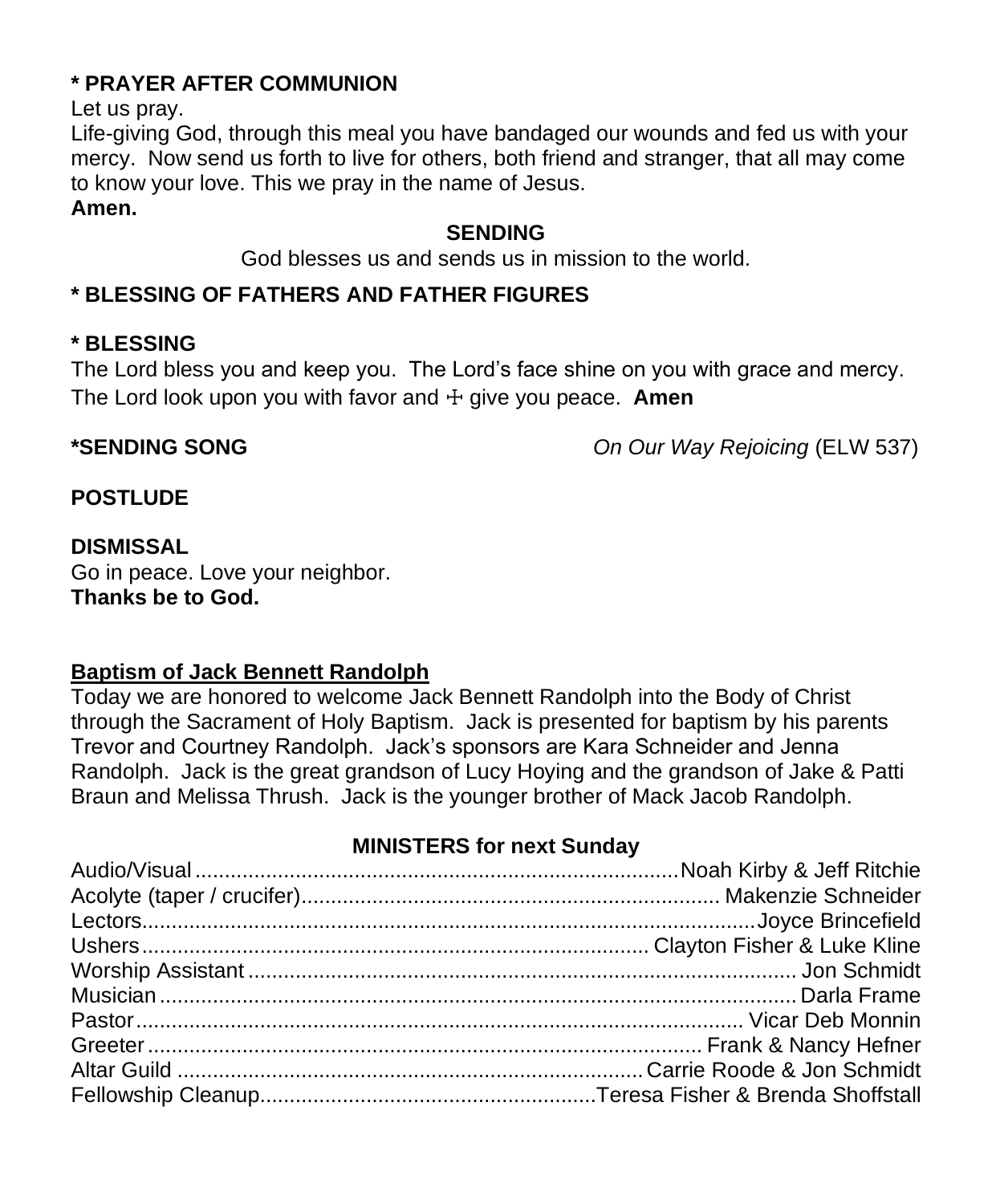| <b>WEEKLY ATTENDANCE &amp; OFFERINGS</b> |              |                   |                       |                         |
|------------------------------------------|--------------|-------------------|-----------------------|-------------------------|
| <b>Date</b>                              | <b>Views</b> | <b>Attendance</b> | <b>Current Giving</b> | <b>NWOS Benevolence</b> |
| 05/15/2022                               | 11           | 112               | \$1,954.00            | \$218.00                |
| 05/22/2022                               | 22           | 79                | \$1,969.00            | \$3.00                  |
| 05/29/2022                               | 10           | 68                | \$5,961.00            | \$58.00                 |
| 06/05/2022                               | 10           | 68                | \$5,321.62            | \$66.00                 |
| 06/12/2022                               |              | 105               | \$4,094.00            | \$93.00                 |

#### **OUR PRAYER CORNER**

#### **Those who would love a visit or a card…**

The Manor: Jim Reinhart Otterbein at Cridersville Sharon Billitier Otterbein at St. Marys: Dorothy Dickman At Home: Corky Slife, Betty Hague

#### *We especially remember in our prayers…*

Rita Barrera, Makayla Brandyberry, Don Cole, Dominic Cousins, Jacob Cox, Cory Crawford, Janice Etzkorn, Kathy Glick, Mike Green, Grace Haller, Mabel Jackson, Connie Kantner, Bryan Katterhenry, Richard Katterhenry, Judy & Wayne Kentner, John Klock, Janelle Krites, Rex Lippincott, Sasha Maslov, Nici Rapp, Adam Schulze, Alex Shirey, Corky Slife, Carroll 'Bud' Sterner, Seth Thuman, and Jason (a friend of Audrey and Nathan Heistan).

We remember in our prayers all those affected by the armed conflict in Ukraine. May we share today and always the bread of solidarity and peace.

We remember in our prayers our military serving at home and abroad, under represented and oppressed people, EMTs, firefighters, police officers, healthcare workers, and our veterans.

We remember in our prayers our college students: Amanda Bailey, Cameron Bowersock, Lillian McPeek, Katie Ronan, and Haley Schattschneider.

*If we are missing anyone in our prayer corner, please call or email the office and let us know. If there is anyone who wishes to be removed, please do the same.*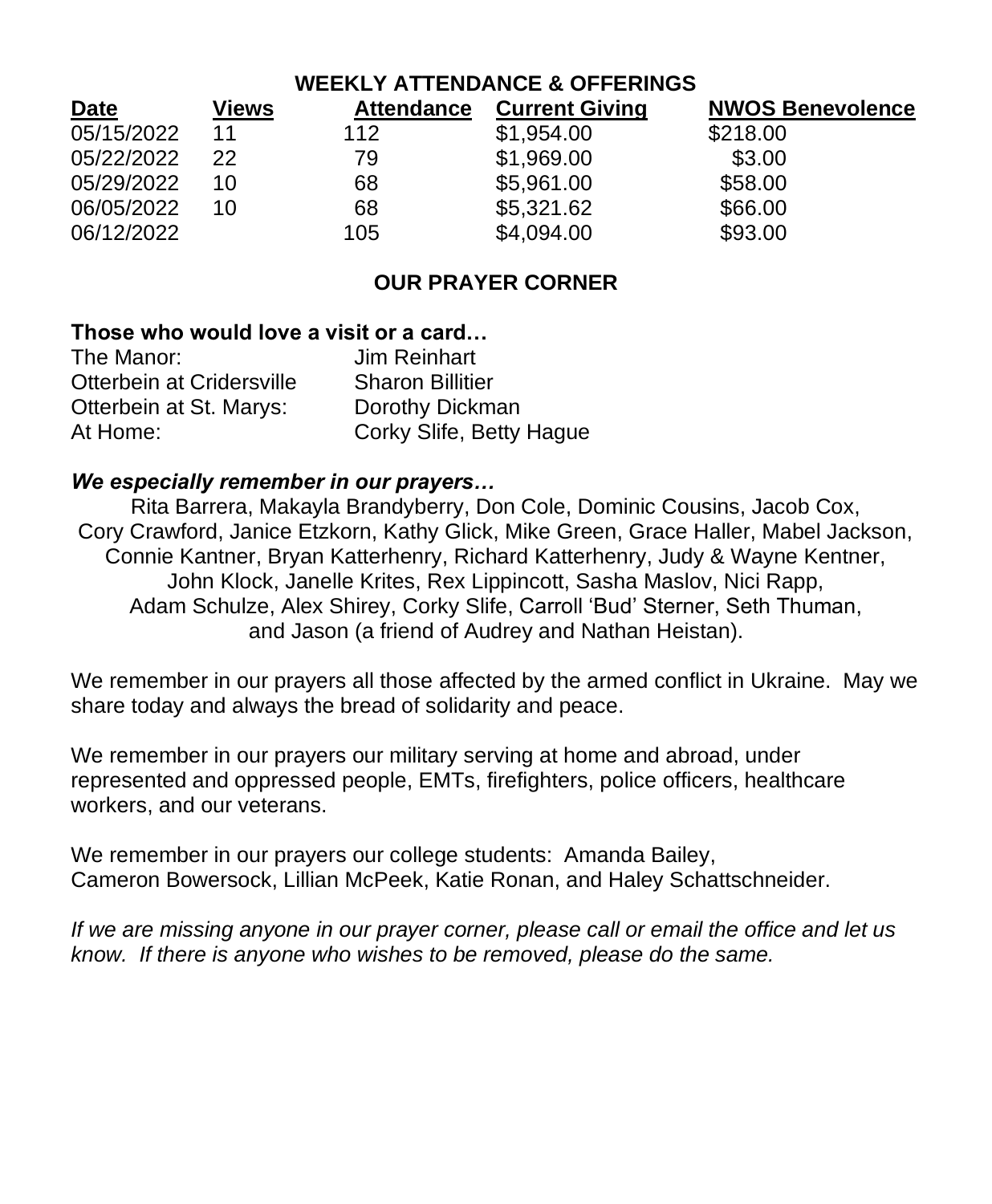# *What's Happening at First English….*

**Ukrainian Support Through Lutheran Relief Fund** For anyone moved to provide aid and support to the millions of Ukrainian refugees in Eastern Europe, FELC will now accept donations on behalf of Lutheran World Relief Ukrainian Relief Fund. To donate, simply place your special offering alongside your regular offering and be sure to include the memo "Ukraine" to direct your support to the relief fund. Thank you!

**Organist/Pianist Needed:** We are looking for a person to lead our music once a month or every Sunday. Do you know of someone who would like to play for us? Please reach out to the church office or direct individuals to the church website, myfelc.org.

**Altar Flowers and Altar Candle Calendar** The 2022 Altar Flowers and Altar Candle sign-up calendar has been placed in the Mechanic St. entrance to the sanctuary. Thank you in advance for volunteering!

**Wednesday Prayer Groups** You are welcome to join us as we pray together on Wednesdays. Pastor Melodi and others pray at Trinity, Moulton at noon and Vicar Deb will be praying at First English at 5:00pm on Wednesdays. We typically meet in the basement for 45 min to an hour and share our Highs, Lows, and God moments and then we pray together. Please come and pray with us! Come when you can.

**Greeters Needed** We are in need of several volunteers to serve as greeters at the entrance to Melching Hall. A signup sheets has been placed in the hallway between the sanctuary and Melching Hall.

#### **Noisy Offering for the month of June: Family Life Center**

Offering pans are located in the chapel and at the back of the church. Donations are accepted during the entire month.

**Ladies' Night is this Tuesday, June 21st @ 6pm** at Susan Miller's home. The ladies will be having a picnic. Attendees are asked to bring a covered dish to share. If you need directions, please contact the church office at 419-738-3911.

**Office Volunteers Needed June 28-29** Chuck will be on vacation and we need a few volunteers to answer phones and greet visitors during normal office hours, 9am-noon.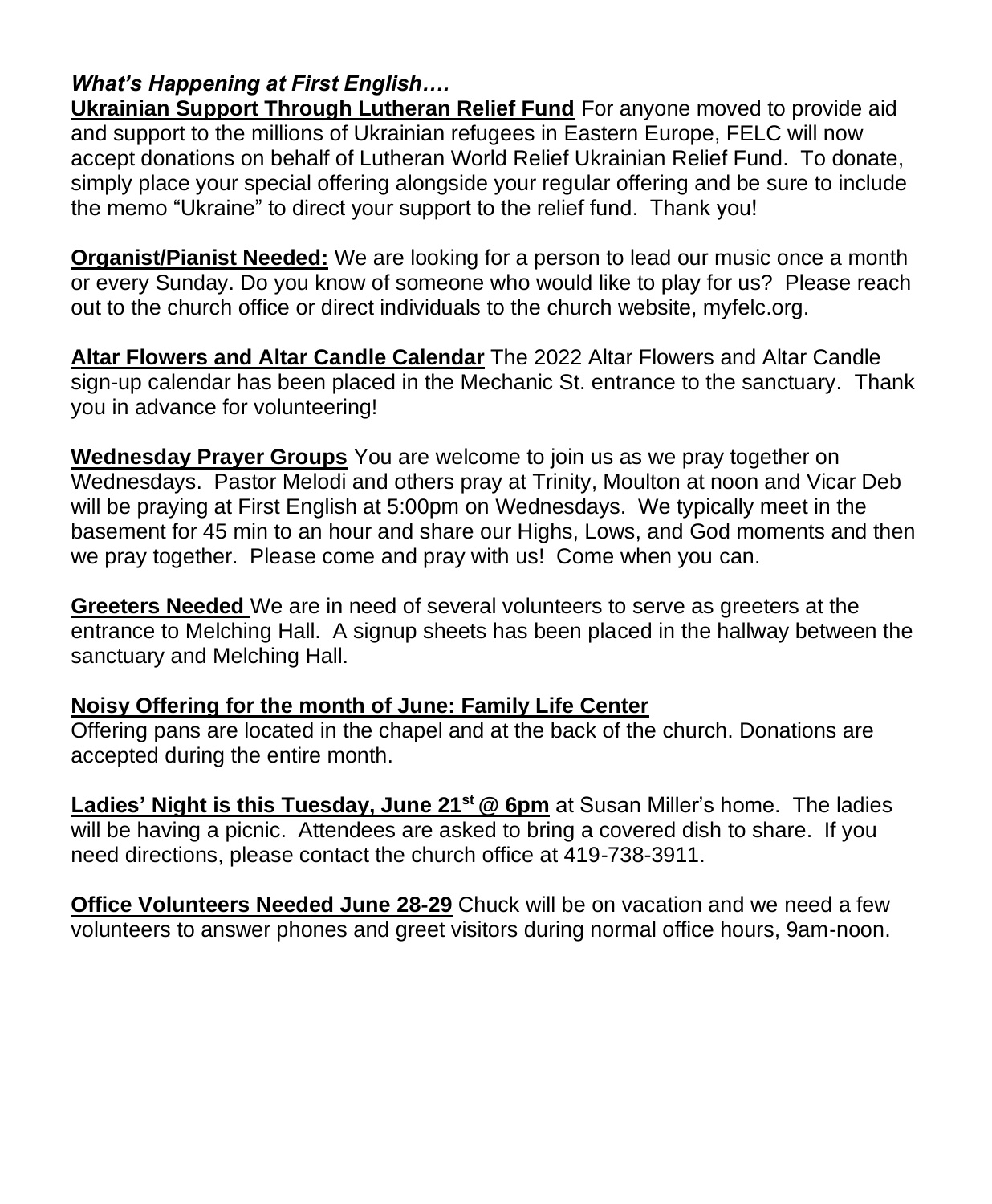#### **Kids Coalition Against Hunger**

On Saturday June 11, 2022 the members and friends of First English Lutheran, St. Marks Lutheran and Trinity Lutheran gathered for the  $14<sup>th</sup>$  year to package 14,902 meals through the Kids Coalition Against Hunger from Michigan.

This year's event marks the final year of this project and partnership with Kids Against Hunger. We would like to extend a special thank you to Connie Krites and Michael Burwell for bringing this wonderful and impactful ministry to our church and community. Your leadership and dedication inspires us to serve God and his people with faith and love and compassion.



Since 2008, our three congregations, through this ministry, have raised \$59,698.01 to package 220,268 meals. Approximately 30% of the meals that we have packaged have gone to our local food banks; God's Storehouse, Mercy Unlimited, and Agape in St. Marys. The remaining meals have gone to food insecure people in communities across the country and throughout the world. Thank you to everyone who has participated in this ministry over the years!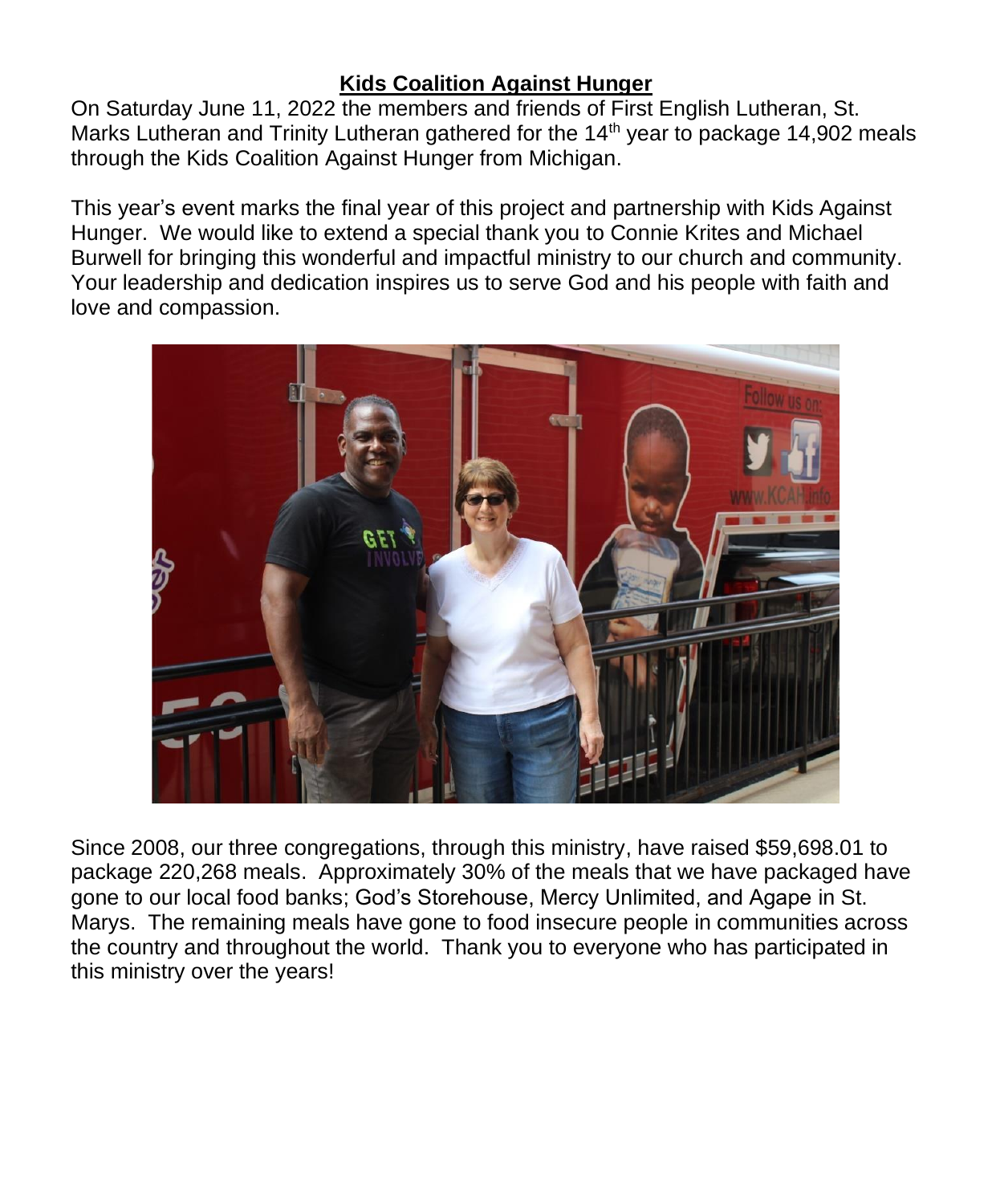

# **FELC Upcoming Calendar of Events**

|              | 3rd Sunday of Pentecost          |
|--------------|----------------------------------|
| $9:00$ a.m.  | <b>Adult Sunday School</b>       |
| $10:00$ a.m. | Worship - Chuck Curry            |
| 7:00 p.m.    | <b>Overeaters Anonymous</b>      |
| 6:00 p.m.    | Ladies' Night @ Susan Miller's   |
| 12:00 p.m.   | <b>Prayer at Trinity Moulton</b> |
| 5:00 p.m.    | Prayer at FELC (Basement)        |
| 4:30 p.m.    | Loaves & Fishes                  |
| 7:30 p.m.    | <b>Narcotics Anonymous</b>       |
|              | 4th Sunday of Pentecost          |
| $9:00$ a.m.  | <b>Adult Sunday School</b>       |
| $10:00$ a.m. | Worship - Vicar Deb Monnin       |
| 7:00 p.m.    | <b>Overeaters Anonymous</b>      |
| 12:00 p.m.   | <b>Prayer at Trinity Moulton</b> |
| 5:00 p.m.    | Prayer at FELC (Basement)        |
| 4:30 p.m.    | Loaves & Fishes                  |
| 7:30 p.m.    | <b>Narcotics Anonymous</b>       |
|              |                                  |